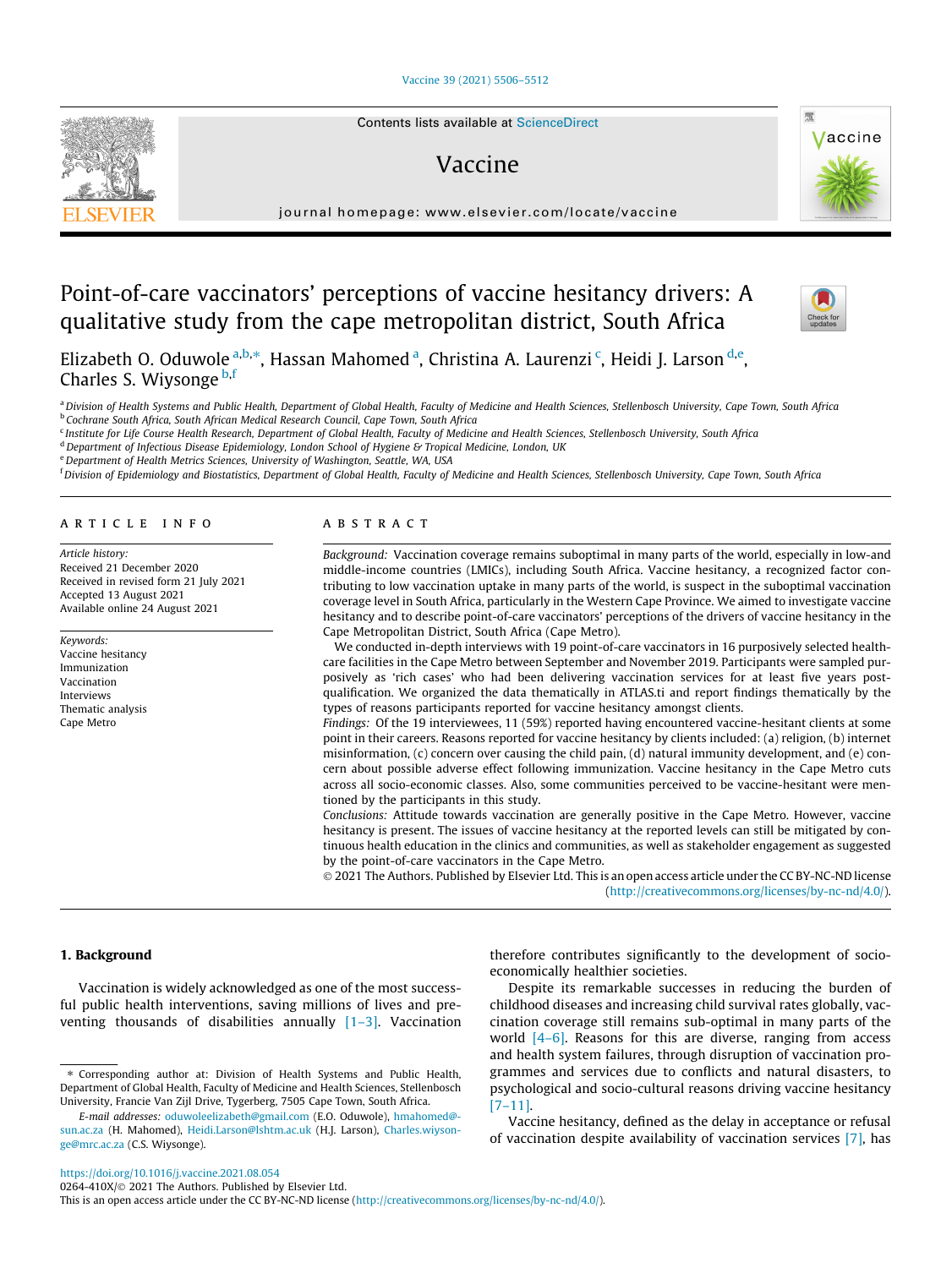contributed to sub-optimal vaccination and outbreaks of vaccine preventable diseases [\[12\]](#page-6-0). It is complex and context specific, and varies across time, place and vaccines [\[7\].](#page-5-0) The increasing reports of vaccine hesitancy prompted the WHO Strategic Advisory Group of Experts on Immunization (SAGE) to establish a Working Group (WG), in March 2012, to assess and make recommendations to address vaccine hesitancy [\[13,14\]](#page-6-0).

The challenge of vaccine hesitancy is global. A three-year (2015–2017) analysis of WHO/UNICEF Joint Reporting Forms (JRF) showed vaccine hesitancy to be present in all six WHO regions and in all categories of country income levels [\[15\]](#page-6-0). Vaccine hesitancy has been reported amongst people of high and low literacy, followers of different religions, across genders, and in people living in rural and urban settings [\[16\].](#page-6-0) In January 2019, the WHO named vaccine hesitancy as one of the top ten threats to global health [\[17\]](#page-6-0). In spite of concerted efforts to combat it, vaccine hesitancy continues to spread, driven in part by widespread access to digital communication allowing for the rapid spread of misinfor-mation about vaccines, and anti-vaccination sentiments [\[9\].](#page-5-0)

South Africa is not spared the challenge of vaccine hesitancy, though its full extent and reach is yet to be fully documented. The presence of anti-vaccination lobbyists on the South African web-space [\[9\]](#page-5-0) is an indication of the possible presence of this global threat to the success of vaccination programs in South Africa.

The Western Cape Province has experienced challenges related to immunization coverage, reaching only 80.0% coverage with the third dose of the diphtheria-tetanus-pertussis vaccine (DTP3) in 2016/2017; 12 percentage points below the national target for the period $[18]$ . Further investigations are needed to examine the role that vaccine hesitancy might have played in the province's suboptimal vaccination coverage.

The context-specific nature of vaccine hesitancy demands that researchers, policy makers and practitioners in Africa should intensify their efforts to better understand the scope and scale of vaccine hesitancy in the setting to inform the development of contextually-relevant interventions for the setting. We therefore conducted this qualitative study to investigate the presence of vaccine hesitancy, as perceived by point-of-care vaccinators, in the Cape Metropolitan District of South Africa (Cape Metro).

# 2. Methods

# 2.1. Study setting

The study was conducted between September and November 2019, in at least one health facility in each of the eight health sub-districts of the Cape Metro, the only urban district of the Western Cape Province of South Africa. According to Statistics South Africa, the Cape Metro had an estimated population of 4,181,107 in 2019, comprising approximately 61% of the total population of the Western Cape Province  $[19]$ . The demography of the Western Cape comprises of five socio-economic quintiles. Quintile 1 is described as the most deprived and quintile 5 least deprived quintile, between these two extremes are varying levels of classifications such as lower, middle, and upper socio-economic class which are all present in the Cape Metro. The socio-economic inequality that exists between these different quintiles has direct and indirect implications for the health, wellbeing and education of the population.

# 2.2. Study sites

Specific study sites (healthcare facilities) were purposively selected using the number of fully-immunized children under one year based on electronic facility data on immunization between April 2017 and March 2018. We assume that the higher the number of immunizations carried out at a facility, the greater the chances of the vaccinators encountering vaccine-hesitant individuals. Written approval to access facilities and to interview point-of-care vaccinators was obtained from the City of Cape Town Municipality Health Department and the Western Cape Provincial Department of Health. The 16 facilities selected were mostly located in the peri-urban dwelling areas of the Metro, serving primarily the surrounding populations.

## 2.3. Study population and sample size

The study population consisted of current point-of-care vaccinators with preferably five years or more post-qualification experience. However, as some of the vaccinators had less than five years' experience, other senior health officers with requisite vaccination experience such as facility managers were included in the study population where available. Hence, a total of 19 interviews were conducted in the 16 approved facilities.

# 2.4. Data collection

The data collection process employed a simple exploratory descriptive qualitative method that allowed for the subjective descriptions of the phenomenon of interest which is the perceptions and experiences around vaccine hesitancy among the study participants [\[20\].](#page-6-0)

The Principal Investigator (EO) conducted the interviews in person. The semi-structured interview guide purposively designed for the study was the tool used to conduct the in-depth key informant interviews with current point-of-care vaccinators. The interviews were conducted in English, a language that both the interviewer and interviewees were comfortable using to communicate, at the approved health facilities during official working hours. The length of the interviews varied, ranging between 5 and 30 min' duration; with an overall average of 15 min. Those interviewees who had encountered vaccine-hesitant individuals had longer interview times than those who had not. The interviews were conducted in conversational style, with open-ended questions used to probe deeper into issues of interest. All interviews were audio recorded and transcribed verbatim. Prior to the commencement of the interviews, there was a brief 'meet and greet' session were the researcher was introduced formally, the objectives of the research clearly explained, and the participants informed of the rights to participate or decline participation in the study. Questions by the participants were also encouraged and answered. None of the vaccinators approached declined participation and all participants signed informed consent forms.

#### 2.5. Data analysis

Thematic analysis anchored on inductive methodology was used for data analysis, reflecting a recursive process, with constant back and forth among the different phases of thematic analysis as described by Braun and Clarke (2006) [\[21\]](#page-6-0). This allowed the data to 'speak for itself', that is; the constructs that were identified and analyzed as the final themes were inherent i.e. 'grounded' in the data [\[21–23\]](#page-6-0).

Data analysis was done both manually and electronically using ATLAS.ti qualitative data analysis software version 8.4.24. The hard copies of the interview transcripts were given a preliminary review and segments of data relating to vaccine hesitancy and other issues of interests broadly 'coded' using highlighter pens of different colors. Electronic copies of the transcripts and the audio files were imported into the qualitative analysis software, and were diligently compared to assure the accuracy of the transcripts. The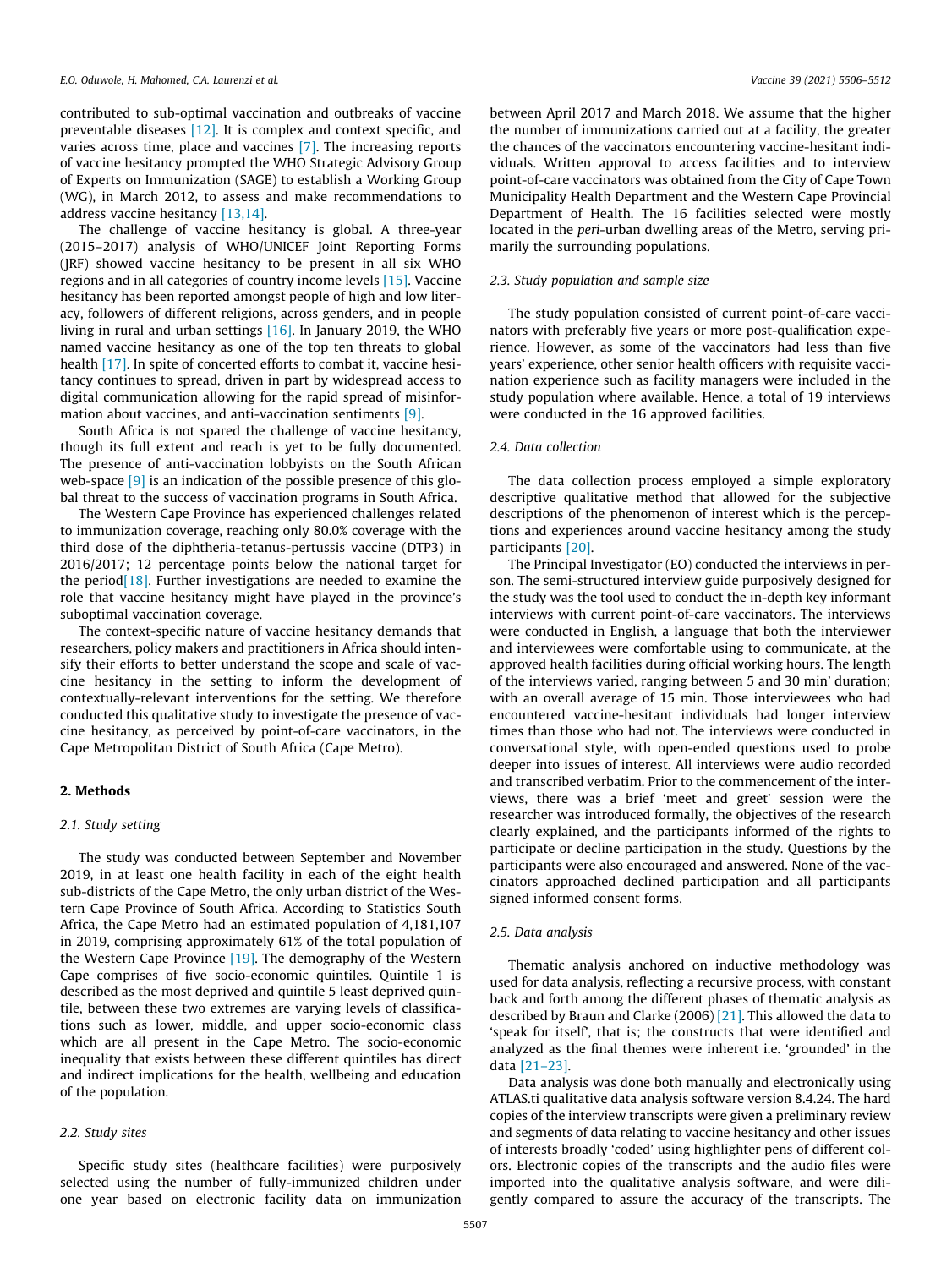transcripts were subsequently read thoroughly, and were coded electronically using an open coding technique relying on the initial manual codes for guidance. Iterative reading, coding and re-coding afforded the researcher the opportunity to further engage with and better understand the data, a process which was initiated at data collection. Related codes were grouped together, and displayed in a thematic map (network) using the qualitative data analysis software. In the course of the analysis, relationships within and among code groups were explored and used to further refine identified sub-categories and categories to the level of the overarching themes as described by Braun and Clarke (2006) [\[21\].](#page-6-0) Direct quotes from the participants expressing their opinions or relating their experiences are included to support the themes.

## 2.6. Participants

Eighteen out of the 19 of the point-of-care vaccinators interviewed were female, twelve participants had five years of experience or more as vaccinators, while six had less than five years of experience. There was no record for the years of experience of one who was a facility manager who had encountered vaccinehesitant individuals at a previous facility where she had worked, and who volunteered to be interviewed to share her experiences. A total of eleven of the nineteen interviewees reported having ever encountered vaccine hesitant individuals at some point in their careers; ten of the participants heard hesitant sentiments expressed verbally, and one participant reported perceiving hesitancy in the facial expressions of some of the primary care givers. The overall experience of vaccinators was that the general attitudes of the populace they serve were positive towards vaccination; of those who did report experiencing vaccine hesitancy, most only recalled few incidents.

## 3. Findings

#### 3.1. Religion and cultural drivers of vaccine hesitancy

Of the four main themes that were identified in this study as the major drivers of vaccine hesitancy in the Cape Metro, religion was the most common reason cited by the interviewed point-of-care vaccinators. Vaccine hesitancy was identified in members of the Christian and Islamic religions, as illustrated in the interview with one participant who had encountered it in adherents of both faiths. She recounted a story of a family with older children who had not been vaccinated as infants.

''Yes, once we did meet that case but already it was too late to help the family. Because of their belief; they did not believe in the injection for the baby and the child was already 12 years and the other one was already 11 years. But we did what we could for the children. But at this moment, they are not well; they are always catching the flu, both of them. The girl always has a rash, a skin problem, so the father who is the one who does not believe, he brought both their cards. There was nothing, only BCG from their birth. That is all, further more why, when you ask the family, they say it is because of their belief".

When probed further as to what religion their 'belief' belonged, she said ''They are Christian" and ''The father is a pastor". This same participant, identified in this study as C8.D2, also told of her encounter with a vaccine-hesitant Muslim client.

''The second was the family – they are Moslem. Their father did not believe [in immunization] but because we gave the education and the time was still early for the children, the wife did believe. The wife brought the husband and we discussed and then we won over the father. They brought in the children and everything is done, almost 18 months. And the baby is now almost 2 years. He'll be coming in soon".

Six (60%) of the 10 participants that reported having encountered verbally-expressed vaccine hesitancy among primary caregivers specifically mentioned religion as the reason, or one of the reasons, clients gave for their hesitancy. Other religious groups mentioned included: Seventh Day Adventists, Jehovah's Witnesses and Rastafarians. One area in the Cape Metro was identified by a participant (C6.2.D1) to be at particularly high risk. As she explained:

''There are lots of Greenpeace people in the [names a specific area] area, no foreign things going into your body. [Specific area named] is very much a Greenpeace community". When asked for further clarification, she confirmed that she meant ''Greenpeace people" to be Rastafarians.

Related to the theme of religion is the sub-theme of 'other cultural drivers' of vaccine hesitancy in the perceptions of the participating point-of-care vaccinators. Three participants reported encountering some people from other cultures or countries which may have particular cultural, traditional or religious beliefs that might intersect to form their ideas about health, wellness and medicine. These may in turn inform and/or influence the individuals' decision either to vaccinate or refuse vaccination. The quotes below documents such encounters.

Participant C2.2.D2 reported that:

''sometimes it is the Somalians, Moslems, some of the Muslim patients but it is not a lot, just here and there but most of them do" [immunize].

Another participant C7.D1, recounts:

''I don't know but she is an African. She is from outside South Africa". Searching her memory further, she added; ''can't remember if it was Malawi or Tanzania but it's between them. She's either from East Africa or Southern Africa".

Participant C12.D2 noted:

''He was from upper African countries" and that ''I can't remember which country. But he had four kids and they refused totally immunization for all. He was married to a colored lady and they had four kids. He refused."

Probed further on the reason this immigrant father gave for his hesitancy, participant C12.D2 responded:

''The reason was traditional. Traditionally, they are not allowed to have needles in their bodies."

## 3.2. Internet misinformation

The use of the internet to access information about vaccines and vaccination was another commonly-identified driver of vaccine hesitancy in the Cape Metro. The effect of internet-sourced information in all reported cases was negative. None of the 19 participants, including those who said that they had not encountered vaccine-hesitant individuals, spoke about internet-sourced information as motivating people to get vaccinated. Rather, some did speak about how such information served as a dissuading factor. Alluding to the deleterious impact of internet misinformation, a participant said:

''I had one mother like that. She didn't want the measles injection. She googled it and said 'It's going to make my child sick.' And we experienced it at other clinics," indicating the extent of the influence of the internet. ''They believe in that Google, and then we tell them, don't believe in that Google."

Certain participants noted that some people in the middle and upper class strata of the society seemed to be commonly accessing misinformation from the internet that may explain their vaccine hesitancy. This was succinctly expressed by one participant (C6.2. D1)'s insightful comment based on her experience: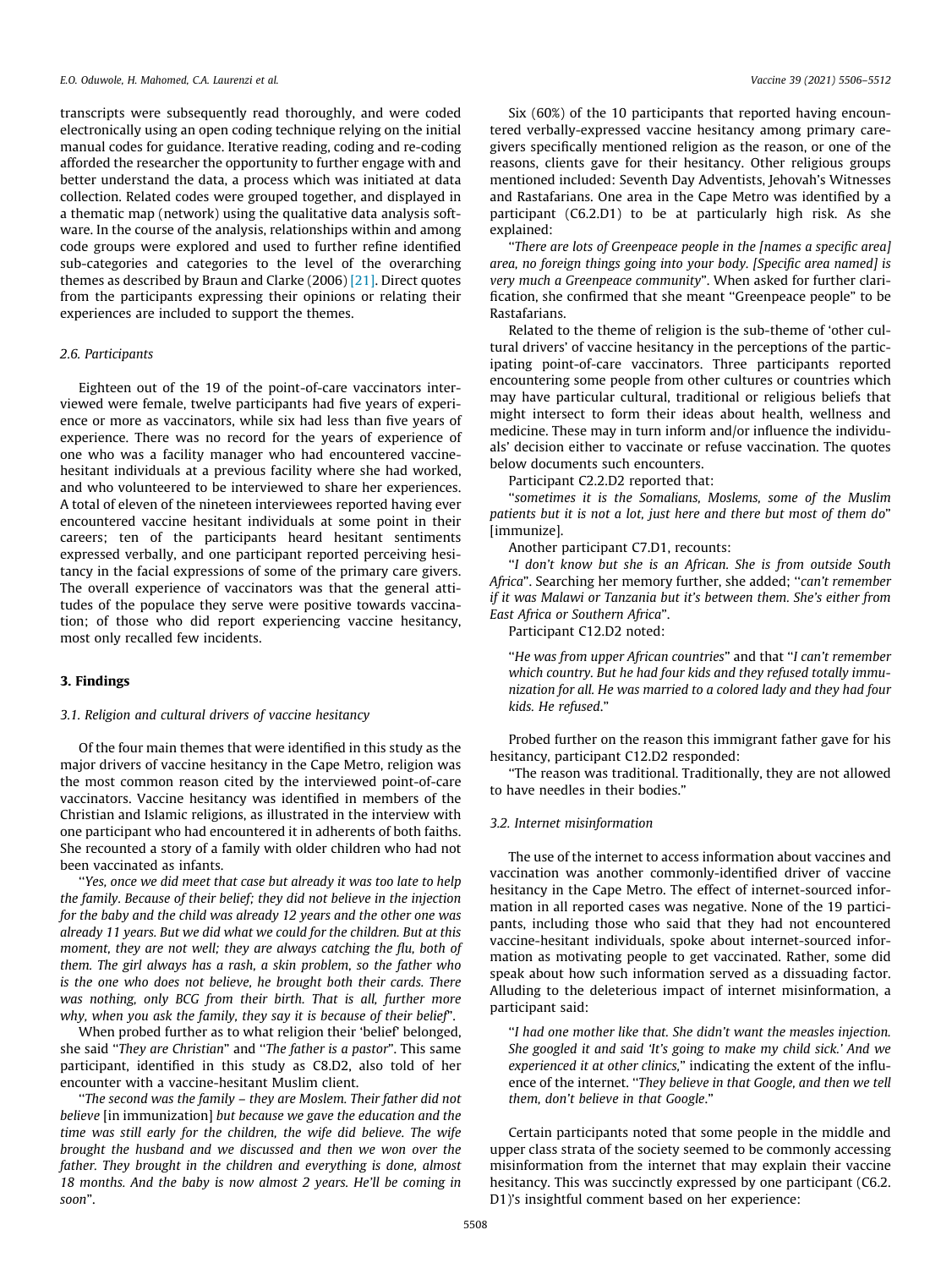''... but as I mentioned, in my experience when I was managing the [names a specific area] area or the [another specific area named] area where you have the population that is more middle class, upper class that have access to internet etcetera, etcetera. Those are the ones who refuse immunizations, especially when we did mass campaigns, measles campaigns. If we had measles cases, they would refuse because you had to fill in a consent form. A good majority of them were not immunized, so obviously that is where the pool of infection comes from if the kids are not immunized. So that is my experience in the middle class to upper class communities."

This sentiment was re-echoed by another participant (C1.D1), who had worked in a few different settings, including some upper-middle class areas. She shared her experience in the course of her interview, saying

"They will bring their children for weights, Vitamin A and deworming, when you open the card, they will say; ''No sister, we're not interested in immunizations...

## Explaining further, she said:

''That group of people there is nothing we can do, if the mother doesn't consent to us, she doesn't consent. Even if their baby is being born, they don't even take the BCG. They will come in two weeks' time; they will come and weigh the baby. They will see how the baby has grown on the breast milk but they don't want immunizations".

#### Describing further she explained:

"They're rich. They will come there. They are rich. They only come do the weight of the baby and that's it, nothing else".

These two participants' experiences and the pin-pointing of particular suburbs in the Metro seems to buttress the suspicion that vaccine hesitancy is rife among the middle to upper class population as it relates to internet-sourced information.

# 3.3. Concern over child's pain and other identified drivers of vaccine hesitancy

Pain caused by the intramuscular injection mode of administration of most vaccines was reported to be another driver of vaccine hesitancy in the Cape Metro. This driver of vaccine hesitancy among clients was reported by three of the interviewed vaccinators, and clearly described by one point-of-care vaccinator who observed hesitancy in the facial expressions of the primary care givers.

''Not exactly that they refused but you can see the expression, the facial expression, they don't want to".

Nevertheless, after detailed explanation of the procedure and the importance of immunization by the vaccinator they hesitatingly agreed, and allowed their babies to be vaccinated.

"Alright, I'm going to do it," seems to be their resigned expression.

''For now there are no mothers who [is] refusing. They sigh but you can see they think the injection is not nice working with a small baby. We can't help that, we have to give the injection", the participant (P2.D2) concludes.

Another participant (C9.D1), to whom a fellow health care worker explained her vaccine hesitancy and complacent attitude when as a mother she brought her child to the clinic and refused vaccination, stated:

''And then she said no, she's not going to traumatize her child coming here for injections. And [that] there's no evidence of any outbreak of any kind that could harm her child". This vaccinehesitant mother was identified as a dentist.

This leads to the sub-theme of literacy level. Vaccine hesitancy is not only confined to individuals of middle or higher education levels as the example of the vaccine-hesitant dentist cited above shows, another participant (C7.D1), opined in the course of the conversation:

''I think it is being illiterate at the same time. And still when you give education, they are still reluctant. I think it comes from older generations. Because if the mom taught you this, even if the things are changing, the mom doesn't want because the family from the past didn't. I think it comes from history, those years, maybe there wasn't immunization. The kids weren't going for immunization, why must they go now".

This demonstrates that people of low or no educational status can also be vaccine-hesitant.

The fear of adverse events following immunization (AEFI) may be another driver of vaccine hesitancy in the Cape Metro.

''One mother said; ''And my child got sick, huh-uh. My child is going to get sick; you're not going to hurt my baby."

Indicating a possible previous experience with AEFI.

"The child can get sick, whatever" was the response of the reporting vaccinator, stating her countering argument to this vaccine hesitant mother.

## 3.4. Natural immunity development

The notion that children should develop their own natural immunity was also another driver of vaccine hesitancy identified from the interviews with the point-of-care vaccinators in the Cape Metro. One participant (C5.2.D1) recalled her experience with one mother who explained:

''I want my child to build up his own immunity therefore I'm not going to have him vaccinated through the EPI (Expanded programme on Immunization) programme."

Sourcing information from the internet seems to play a significant role in this respect, as mothers who refuse vaccination on this grounds frequently refer to the internet. This particular mother, also a health care professional, is said to have ''Googled it" before making her decision. Another participant (C1.D1) quoted earlier also mentioned hearing a client say:

''No sister, we're not interested in immunizations, the child must develop their own immunity". The participant (C1.D1.)'s resigned conclusion was:

"And we do respect that also,"

# 4. Discussion

The main objective of this study was to conduct a qualitative and contextual enquiry into the major drivers of vaccine hesitancy in the opinion of point-of-care vaccinators in the Cape Metro. Vaccine hesitancy is reported in the Cape Metro, despite the overall positive attitude towards vaccination of its population in general.

# 4.1. Religion and other cultural drivers of vaccine hesitancy

Religion was found to be the most common reported driver of vaccine hesitancy in this specific context, and has been reported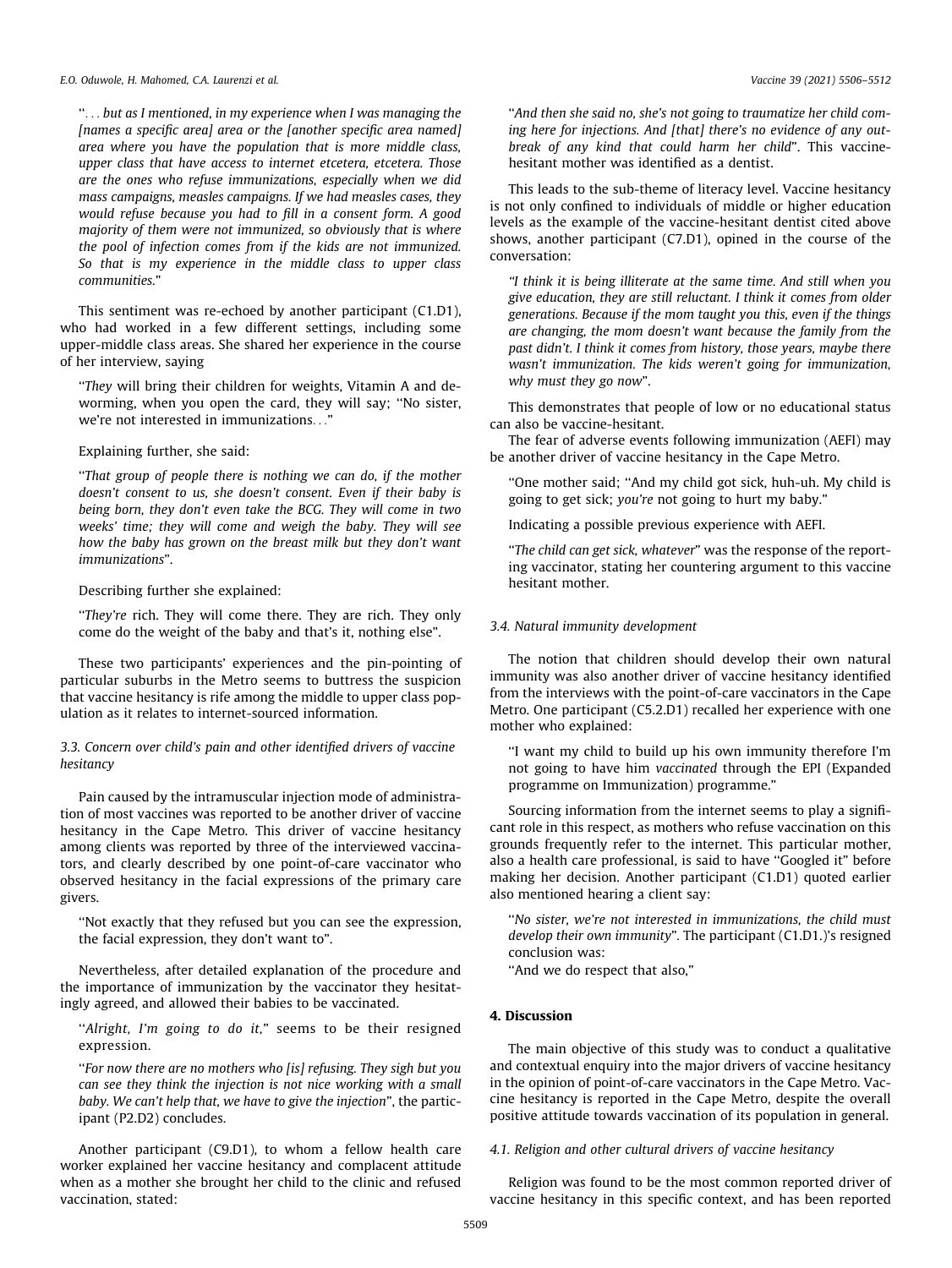in various parts of the world and amongst the adherents of different faith[s\[11,24,25\]](#page-6-0). The deep-rooted, personal nature of religion as a driver of vaccine hesitancy makes it a particularly difficult challenge to confront. Nevertheless, this can sometimes be done using effective communication means to engage with the relevant stakeholders. One of the main findings of this study is that, while vaccine hesitancy linked to religion is present, it is still an issue that might be tackled through effective public awareness campaigns and early government-backed stakeholder engagement as indicated by Olufowote in 2011[\[26\]](#page-6-0). In his review article, he documented the harmful impact of the religion-linked boycott of the polio vaccine in northern Nigeria in 2003–2004, and its subsequent effect on some neighboring and other erstwhile polio-free countries. We recommend early and targeted intervention to mitigate this form of vaccine hesitancy before it becomes a complex and widespread issue.

In 2019, another team of researchers undertook a study on religious affiliation and immunization coverage in 15 countries in sub-Saharan Africa  $[27]$ . They found variability in vaccination coverage linked to religious affiliation, which is also reflected in parts of the findings from our current study. Moreover, some of our study participants mentioned encountering vaccine hesitant clients from other countries and cultures in the sub-Saharan African region, further corroborating the findings of Costa et al [\[27\]](#page-6-0). South Africa would likely benefit from implementing a standing recommendation under the International Health Regulation (IHR) 2005 [\[28\]](#page-6-0) for vaccination against vaccine preventable childhood diseases similar to what is currently in place for yellow fever vaccination. It is expected that this will result in, and promote better health outcomes in indigenous and migrant populations.

#### 4.2. Internet-sourced misinformation

Internet misinformation, a documented issue in the vaccination landscape of South Africa [\[9\],](#page-5-0) emerged as the second key driver of vaccine hesitancy in the Cape Metro. This is a particularly worrisome issue as all participants reported that primary care givers who consulted internet sources acquiesced that the information they accessed either supported or instigated a vaccine-hesitant attitude. None reported a client who came for vaccination based on internet-sourced information. There are internet sources with correct, scientifically-backed information about vaccines, promoting good vaccination practices, but their impact seems minimal compared to those promoting anti-vaccination sentiments [\[29\]](#page-6-0). It has been documented that eight out of ten health-information seeking individuals including those searching for vaccine-related information, use a general search engine directly rather than go to health-related websites and health portals that abound on the internet [\[30\].](#page-6-0) The results generated by these search engines depend on their selection and sorting criteria, which varies from one search engine to another, but nonetheless have a tremendous influence on the global information spread and subconsciously influence the information seeker either positively or negatively [\[30\]](#page-6-0).

Over the years, there has been a proliferation of Web 2.0 applications. These are websites that allow users to generate and disseminate their own content, comment on existing content and share content with other users [\[31,32\]](#page-6-0). The negative influence of the Web on vaccine attitudes is succinctly expressed by Guidry 2015 [\[29\]](#page-6-0) who writes, ''parents who do not vaccinate their children are more likely to have searched for vaccination information online". The findings of this current study conducted in an LMIC setting and context also agree with this statement. Adequate measures to promote the pro-vaccination efforts and voices on relevant Web 2.0 platforms which is becoming increasingly available and easily accessible in the country, and to provide correct,

scientifically-backed counter responses to the anti-vaccination propaganda are urgently required.

# 4.3. Concern over child's pain, natural immune development and other drivers

The third of the four identified major drivers of vaccine hesitancy in this study is concern over child's pain at vaccination. The mode of administration of most vaccines is either intramuscular or subcutaneous, and this causes varying levels of pain and distress for the child and the primary care giver. This in turn may result in hesitancy on the part of the primary care giver to vaccinate their children or dependents. In 2010, Anna Taddio and her team published an evidence-based clinical practice guideline on reducing the pain of childhood vaccination [\[33\]](#page-6-0). These guidelines based on the 3-P pain management approach (pharmacologic, physical and psychological strategies), though developed in a high income country (Canada), includes recommendations that can be used or easily adapted even in LMIC context and setting like South Africa. It has been suggested that giving parents a physiological role to play in pain management during vaccination may give the parents some sense of control, and lead to a more satisfying overall vaccination experience [\[33\]](#page-6-0). This may possibly contribute to a positive vaccine attitude of the parents. It is unclear if South Africa has a clinical guideline specifically on pain mitigation during vaccination, if not, such an intervention should be developed to help stem the tide of vaccine hesitancy.

Adverse events following immunization (AEFI) were also indicated as one of the possible drivers of vaccine hesitancy in the Cape Metro by one point-of-care vaccinator. According to the previously referenced study of Burnett and her team  $[9]$ , there are many reports of AEFI that are coincidental and not caused by vaccination, but because they happened around the same time vaccination was administered, and were reported by health care workers as per protocol for inclusion in appropriate databases. These or rumors of such are used by anti-vaccination lobbyists on the South African web space to further drive their agenda. Moreover, because many of the vaccine preventable diseases are now not as common as they once were (thanks to the successes of vaccination programmes in previous years), the occasional AEFI that are actually the result of vaccination tend to dwarf the benefit of the vaccination. When common adverse events following vaccination do happen, these are generally mild and transient, and they include symptoms such as tenderness, redness, soreness and mild fever. As rare as the chances of serious AEFIs are, they do occur, and their effects can be devastating [\[9\]](#page-5-0). The detection, handling and reporting of AEFIs in the Cape Metro requires further investigation.

Literacy levels of the primary care givers was also identified as one of the drivers of vaccine hesitancy in the Metro. One participant opined that illiteracy is a cause of vaccine hesitancy, while two separate participants mentioned fellow health care professionals, one a dentist, and the other one just referred to as a member of staff, both of whom had some form of tertiary education, yet were vaccine hesitant. Vaccine hesitancy was formerly associated with low literacy levels, but a shift has been observed in recent years to the converse [\[34\].](#page-6-0) The findings of this current study shows a conformity to the global trend in this respect. Moreover, association between higher education particularly in women, for instance being a health care worker with negative vaccine attitudes, has been previously documented<sup>[35,36]</sup>.Though these studies were conducted in high income countries, the findings of this study conducted in an LMIC context and setting is in alignment with them.

The findings of this study shows that the drivers of vaccine hesitancy as perceived by the participating point-of-care vaccinators can also be viewed to be happening on three broad levels. The first is on the individuals' level, which covers the themes of internet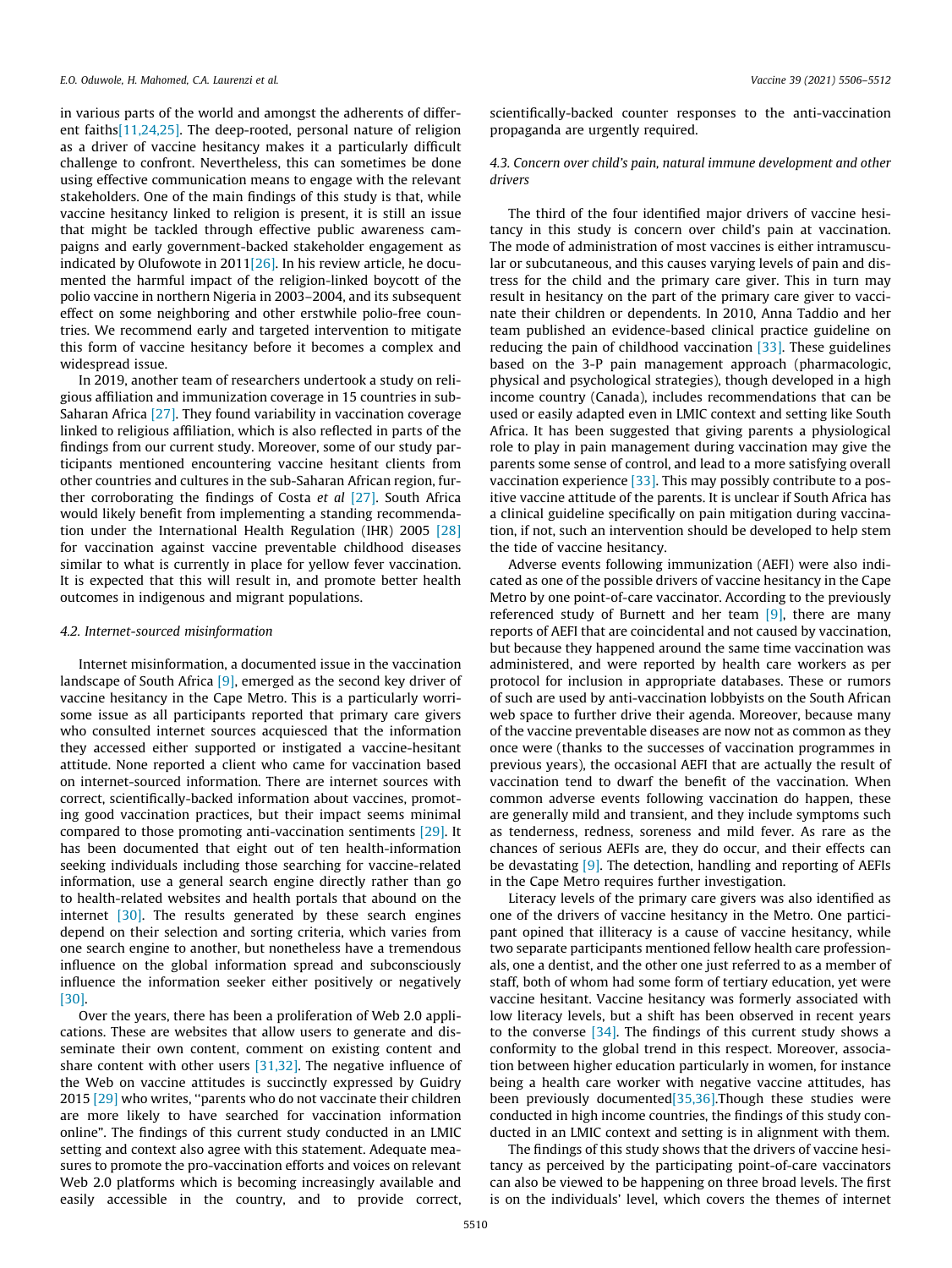<span id="page-5-0"></span>misinformation, and the sub-theme of literacy levels. The second level is the social/contextual level, this covers the theme of religion and other cultural orientations that complicate individual's and families' willingness to get vaccinated. Finally, the themes of concern over child's pain, preference for natural immunity development and the sub-theme of adverse effect following immunization (AEFI) could be viewed to be happening on the broad level of vaccine/vaccination administration.

It is worth noting that these three levels corresponds to the three domains of vaccine hesitancy determinant matrix proffered by the WHO strategic advisory group of expert on immunization (SAGE) working group in 2014. These three domains are: individual and group influences, contextual influences and vaccine/ vaccination-related influences[7].

Also noteworthy is the fact that all the major findings of the study has been encountered in different ways and varying degrees in other places and in different contexts as documented in cited literature. This affirms our findings, and provides a basis for its applicability and generalizability beyond the immediate location and context of the study.

This study, which investigated and documented drivers of vaccine hesitancy in the perception of point-of-care vaccinators in the Cape Metropolitan district, is not without limitations. One such limitation is the potential for information bias as the views of the vaccinators on vaccine hesitancy may not necessarily reflect that of the primary caregivers or that of the general population.

Another limitation is that we did not restrict our interviews to focus on a specific time period or range during which vaccinators encountered vaccine hesitant caregivers, making it challenging to draw further conclusions about shifts over time or specific motivating factors. Nevertheless, the fact that these perceptions has been previously reported in other places and at other times indicates that establishing the time period of the encounters may not have had a significant effect on the study's findings.

A final limitation is that a relatively small number of vaccinators were interviewed in each facility; however, most facilities included in the study had only one point-of-care vaccinator at the time the study was conducted.

#### 5. Conclusion

This study aimed to gather empirical evidence of vaccine hesitancy in the Cape Metro. All of the drivers of vaccine hesitancy identified by the point-of-care vaccinator have been previously identified in other parts of the world, notably in high-income countries. This suggests that if the challenges are similar in these different context and settings, the interventions that have proven effective in high income settings could be explored in low and middle income countries (LMIC) context and settings such as the one in which this study was conducted. Identification of certain communities and areas as potential incubating grounds for outbreaks of vaccine preventable diseases by on-the-ground health care personnel requires urgent attention and targeted intervention.

We conclude that though vaccine hesitancy in the Cape Metro share similar characteristics with vaccine hesitancy observed elsewhere in the world, nevertheless, its effect on vaccination uptake and coverage is still relatively minimal when compared to those of pragmatic and social issues such as gangsterism, drug abuse and poverty (data not reported here).

## Authors' contributions

EO led the conceptualization, design, and drafted the article. CAL provided qualitative research input for the thematic analysis, HM and CSW provided supervisory overview of the study and manuscript; and in conjunction with HJL, provided feedback on

the intellectual content of the manuscript. All authors have approved the final version of this manuscript.

# Funding

EO gratefully acknowledges the personal bursary provided by the South African Medical Research Council (SAMRC) through its' Internship Scholarship programme (SAMRC Project Code: 57020), and for part-funding the open access publication of this study through Cochrane South Africa (SAMRC Project Code: 43500). EO also gratefully acknowledges the part-funding of the open access publication cost by the Harry Crossley Foundation Funds from the University of Stellenbosch.

## Ethics approval

The study received ethics approval from the University of Stellenbosch's Health Research Ethics Committee 1, HREC Reference # S19/01/014 (PhD). The study also obtained approval from the Western Cape Department of Health after application approval by the National Health Research Database (reference number WC 201,906 015) available at: [https://nhrd.hst.org.za/Proposal,](https://nhrd.hst.org.za/Proposal) and from City Health, City of Cape Town (Reference number 24480; Project ID 8160) available at: [http://web1.capetown.gov.za/web1/](http://web1.capetown.gov.za/web1/Mars/ProjectAttachment/Read/0/8160) [Mars/ProjectAttachment/Read/0/8160.](http://web1.capetown.gov.za/web1/Mars/ProjectAttachment/Read/0/8160)

#### Open access

This is an open access article distributed in accordance with the Creative Commons Attribution Non Commercial (CC BY-NC 4.0) license, which permits others to distribute, remix, adapt, build upon this work non-commercially, and license their derivative works on different terms, provided the original work is properly cited, appropriate credit is given, any changes made indicated, and the use is non-commercial. See: http://creativecommons.org/ licenses/ by- nc/4.0/.

## Declaration of Competing Interest

The authors declare that they have no known competing financial interests or personal relationships that could have appeared to influence the work reported in this paper.

#### References

- [1] World Health Organization. WHO | Immunization. Heal Top 2015. https:// www.who.int/topics/immunization/en/ (accessed March 2, 2020).
- [2] Ehreth J. The global value of vaccination. Vaccine 2003;21(7-8):596–600. oi.org/10.1016/S0264-410X(02)00623-0.
- [3] Ansong D, Tawfik D, Williams EA, Benson S, Nyanor I, Isaac Boakye , Christian Obirikorang LS, et al. Suboptimal vaccination rates in rural Ghana despite positive caregiver attitudes towards vaccination. J Vaccines Immun 2014;2:7-15. https://doi.org/10.14312/2053-1273.2014-2.
- [4] Masters NB, Wagner AL, Carlson BF, Boulton ML. Vaccination timeliness and co-administration among Kenyan children. Vaccine 2018;36(11):1353–60. <https://doi.org/10.1016/j.vaccine.2018.02.001>.
- [5] Jolley D, Douglas KM. Prevention is better than cure: Addressing anti-vaccine conspiracy theories. J Appl Soc Psychol 2017;47(8):459–69. [https://doi.org/](https://doi.org/10.1111/jasp.2017.47.issue-810.1111/jasp.12453)<br>10.1111/jasp.2017.47.issue-810.1111/jasp.12453. 10.1111/jasp.2017.47
- [6] Adeloye D, Jacobs W, Amuta AO, Ogundipe O, Mosaku O, Gadanya MA, et al. Coverage and determinants of childhood immunization in Nigeria: A systematic review and meta-analysis. Vaccine 2017;35(22):2871-81. [https://](https://doi.org/10.1016/j.vaccine.2017.04.034) [doi.org/10.1016/j.vaccine.2017.04.034](https://doi.org/10.1016/j.vaccine.2017.04.034).
- [7] MacDonald NE, Eskola J, Liang X, Chaudhuri M, Dube E, Gellin B, et al. Vaccine hesitancy: Definition, scope and determinants. Vaccine 2015;33:4161–4. <https://doi.org/10.1016/j.vaccine.2015.04.036>.
- [8] Bedford H, Attwell K, Danchin M, Marshall H, Corben P, Leask J. Vaccine hesitancy, refusal and access barriers: The need for clarity in terminology. Vaccine 2018;36(44):6556–8. <https://doi.org/10.1016/j.vaccine.2017.08.004>.
- [9] Burnett RJ, Larson HJ, Moloi MH, Tshatsinde EA, Meheus A, Paterson P, et al. Addressing public questioning and concerns about vaccination in South Africa: A guide for healthcare workers. Vaccine 2012;30:C72-8. [https://doi.org/](https://doi.org/10.1016/j.vaccine.2012.03.037) [10.1016/j.vaccine.2012.03.037](https://doi.org/10.1016/j.vaccine.2012.03.037).